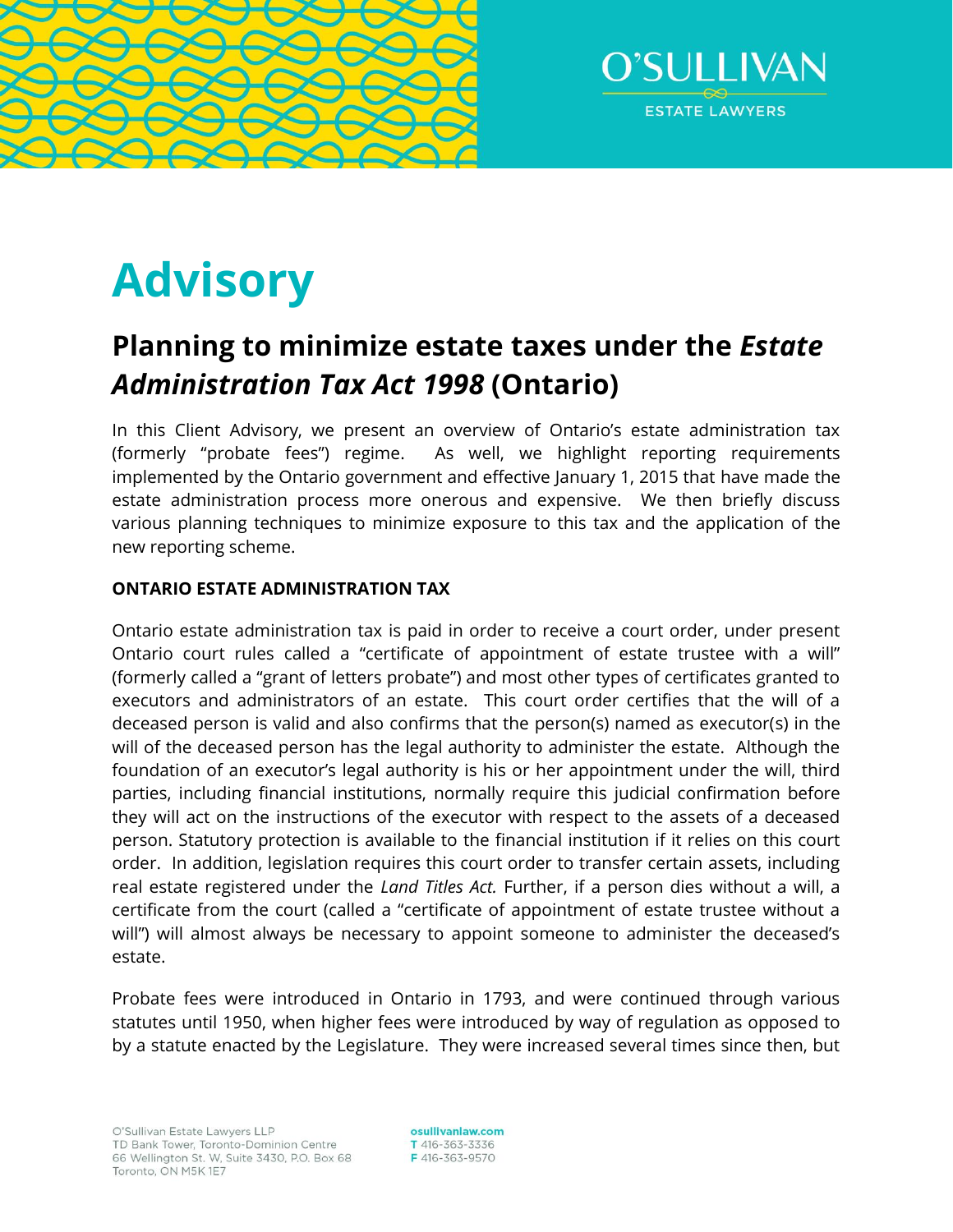

gained increased attention in 1992 when the fee rate was tripled, effectively transforming them into a hidden wealth tax.

With the 1992 increase, the fees increased to 0.5% based on the first \$50,000 of estate assets and 1.5% on the balance, making these rates among the highest of all North American jurisdictions, although in 2020 the fees on the first \$50,000 of value were eliminated. As a result of these high fees, it has become increasingly important for individuals, particularly those with substantial assets, to implement planning to minimize exposure to these fees.

# **THE** *RE EURIG* **DECISION**

In the 1998 decision of *Re Eurig*, the Supreme Court of Canada held that probate fees levied by Ontario are in fact a tax, and not a fee. It also held that because they are a *direct* tax as opposed to an *indirect* tax, they fall under the taxing jurisdiction of the Province. However, in order to validly levy a tax, constitutional law requires that all provincial bills must originate in the Legislature by way of specific legislation for such purpose. Probate fees in Ontario had been increased since 1950 by regulation, as opposed to by a bill enacted by the Legislature, making it simple for the Province to quietly raise rates. The Supreme Court held this method of raising the fee level by regulation, for what was in fact a tax, to be unconstitutional.

# **THE ESTATE ADMINISTRATION TAX ACT (ONTARIO)**

Unfortunately, the *Re Eurig* decision has proved to be a hollow victory. Once the Supreme Court let the genie out of the bottle by holding probate fees to be direct taxes open to the Province to levy, it effectively allowed the fees to be re-imposed through a bill in the Legislature. There also appears to be no way of putting the genie back in the bottle – Ontario, as well as the other provinces, have been granted judicial blessing to impose this form of tax, and in future are free to raise the rate of tax with impunity.

As a result of the court decision, the Province of Ontario moved quickly to introduce remedial legislation, the *Estate Administration Tax Act, 1998* (the "Act"), which came into force on December 18, 1998*.* The legislation enables the Province to impose what is termed an estate administration tax ("estate tax") on estate assets and is retroactive to May 15, 1950. The amount of tax payable under the Act is the same as the amount of probate fees previously payable by regulation.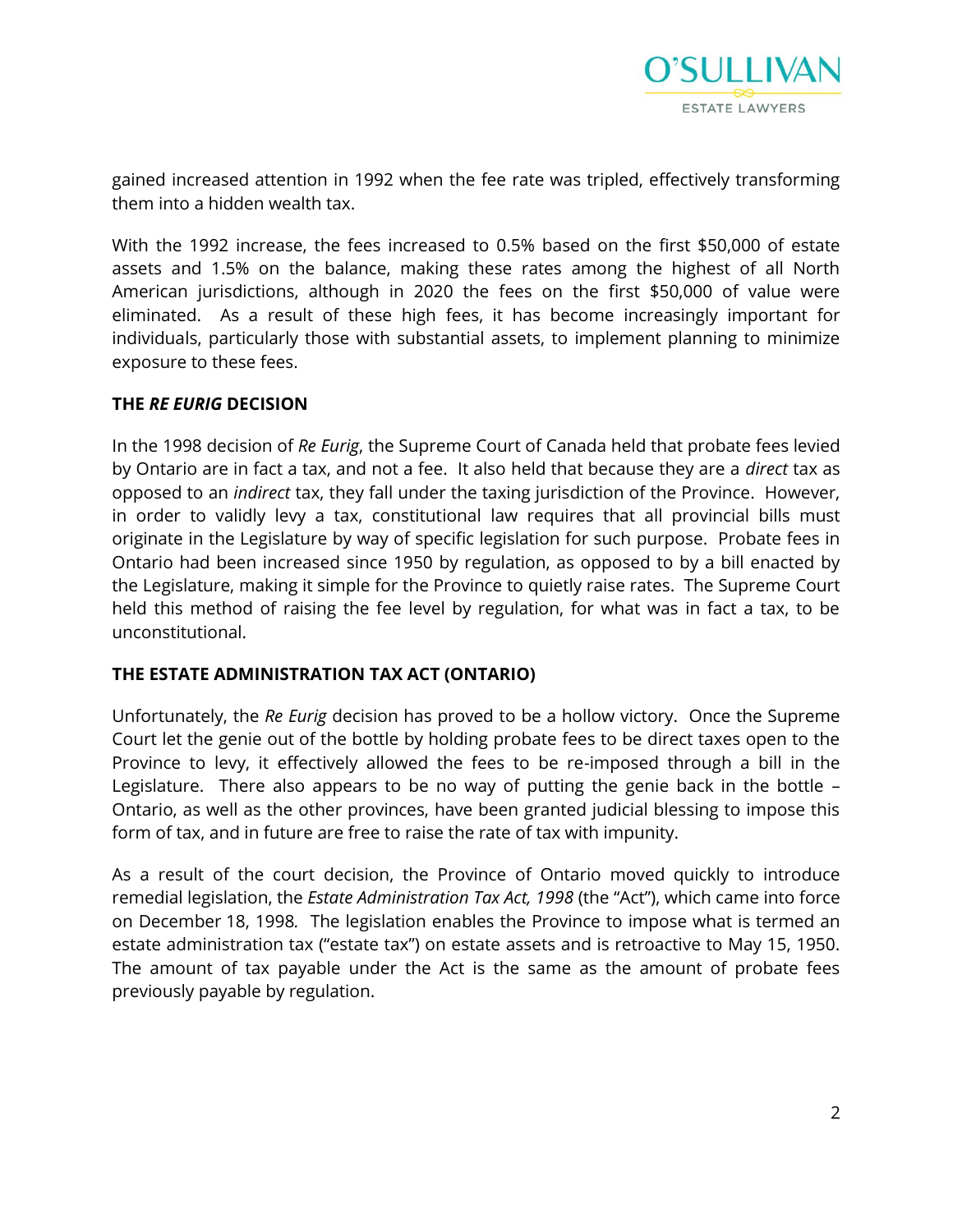

#### **REPORTING REQUIREMENTS UNDER THE ACT**

In addition to the Act imposing a requirement to pay tax based on the value of the includable estate assets, the Ontario government implemented additional sections of the Act and enacted Regulation 310/14 under the Act, both of which came into effect on January 1, 2015 (amended effective January 1, 2020) which create a new reporting regime tied to the probate process. This reporting regime applies to anyone applying for and receiving a certificate of appointment of estate trustee (or other similar certificate) on or after January 1, 2015.

The "estate representative(s)" (usually the executor(s) named in the will or administrator(s) appointed by the court) are required to complete and file an estate information return with the Ministry of Finance within 180 calendar days of the court issuing a certificate of appointment. The return requires the estate representative to disclose certain information about the estate—most significantly, information regarding the fair market value at the date of death of each asset used to calculate the total estate tax payable. Estate representatives must be able to substantiate asset values as reported. Asset valuation can be complicated depending on the type of asset, and professional valuation and appraisal expertise may be required.

The Act's additional requirements include filing an amended return within 60 days of discovering any information originally provided is incorrect or incomplete, or the existence of any additional estate assets. In conducting its review of these returns, the Ministry of Finance is given broad audit powers. Penalties (including fines and imprisonment) are also possible for failing to file a return or in circumstances where the information previously reported on a return was false or misleading.

#### **ESTATE TAX PLANNING – TECHNIQUES**

Planning to minimize estate taxes, particularly in large estates, is of increasing importance. There is nothing to stop the Province from increasing the tax rate in future. Probate fees have proved to be extremely lucrative to the Province. They are also a relatively inexpensive tax to administer. Several other provinces have followed the Ontario lead, and have substantially increased their rates. The following chart illustrates the amount of estate taxes payable with respect to estates of varying values:

| Size of Estate<br><b>Estate Taxes Payable</b> |  |
|-----------------------------------------------|--|
| \$750,000<br>\$10,500                         |  |
| \$2 million<br>\$29,250                       |  |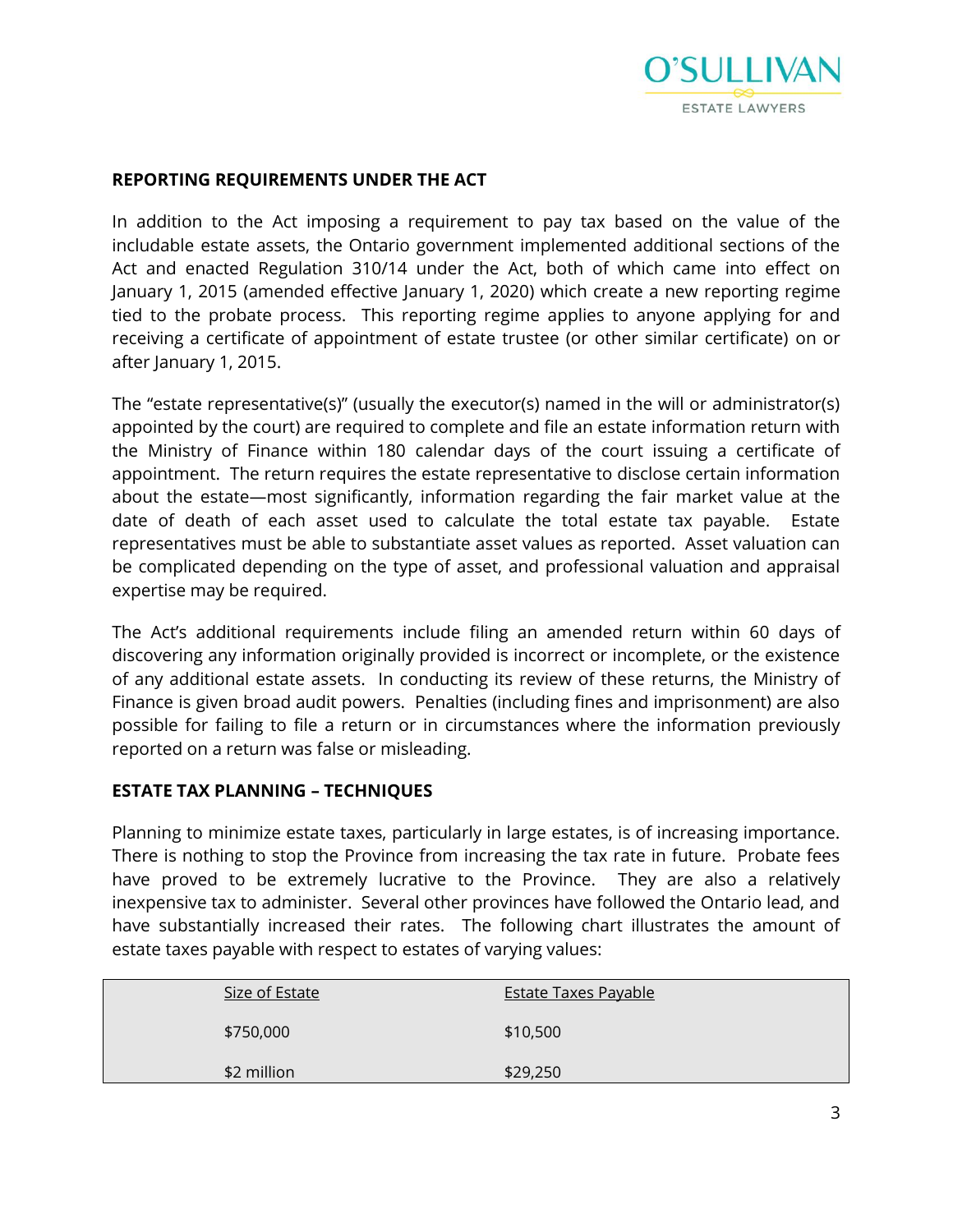

| \$5 million  | \$74,250  |  |
|--------------|-----------|--|
| \$10 million | \$149,250 |  |
| \$15 million | \$224,250 |  |

As a result of onerous reporting requirements, it is beneficial to plan to minimize estate taxes in order to lessen the amount of information that is required to be provided to the Ministry of Finance on an estate information return, as well as the cost and time involved in preparing and filing such a return and any necessary amended returns.

Briefly outlined below are several important estate tax planning strategies.

# **Transfer of Assets to Joint Ownership**

If assets are held "jointly with right of survivorship", on the death of the first joint owner, in general, they do not form part of his or her estate. The joint owners, during their mutual lifetimes, both have the use and enjoyment of the property. When the first joint owner dies, by operation of law, the surviving joint owner in the normal course automatically becomes the owner of all the property because of the way in which title is held. With married couples, title to homes, bank accounts, and other financial assets is often held this way.

While an obvious planning technique to minimize estate tax is to place assets in joint ownership with right of survivorship, this strategy only makes sense if the surviving joint owner is the intended beneficiary of the asset, and if the transferor is willing to give up partial control and ownership of the asset. In certain circumstances, a proposed transfer will raise other legal issues, including under the *Family Law Act* (Ontario). As well, if the transfer is made to persons other than one's spouse or minor child, it is presumed that the person to whom the transfer has been made holds title to the property on trust for the person who made the transfer and that a gift was not intended, unless the recipient can prove the contrary. Also, it is important to realize that a transfer of beneficial ownership will result in a disposition of property for income tax purposes, in certain cases triggering unrealized capital gains as well as raising other possible tax consequences.

It is essential to consider all of the legal and tax implications of a proposed transfer of assets to joint ownership to determine whether this strategy is beneficial in the particular circumstances.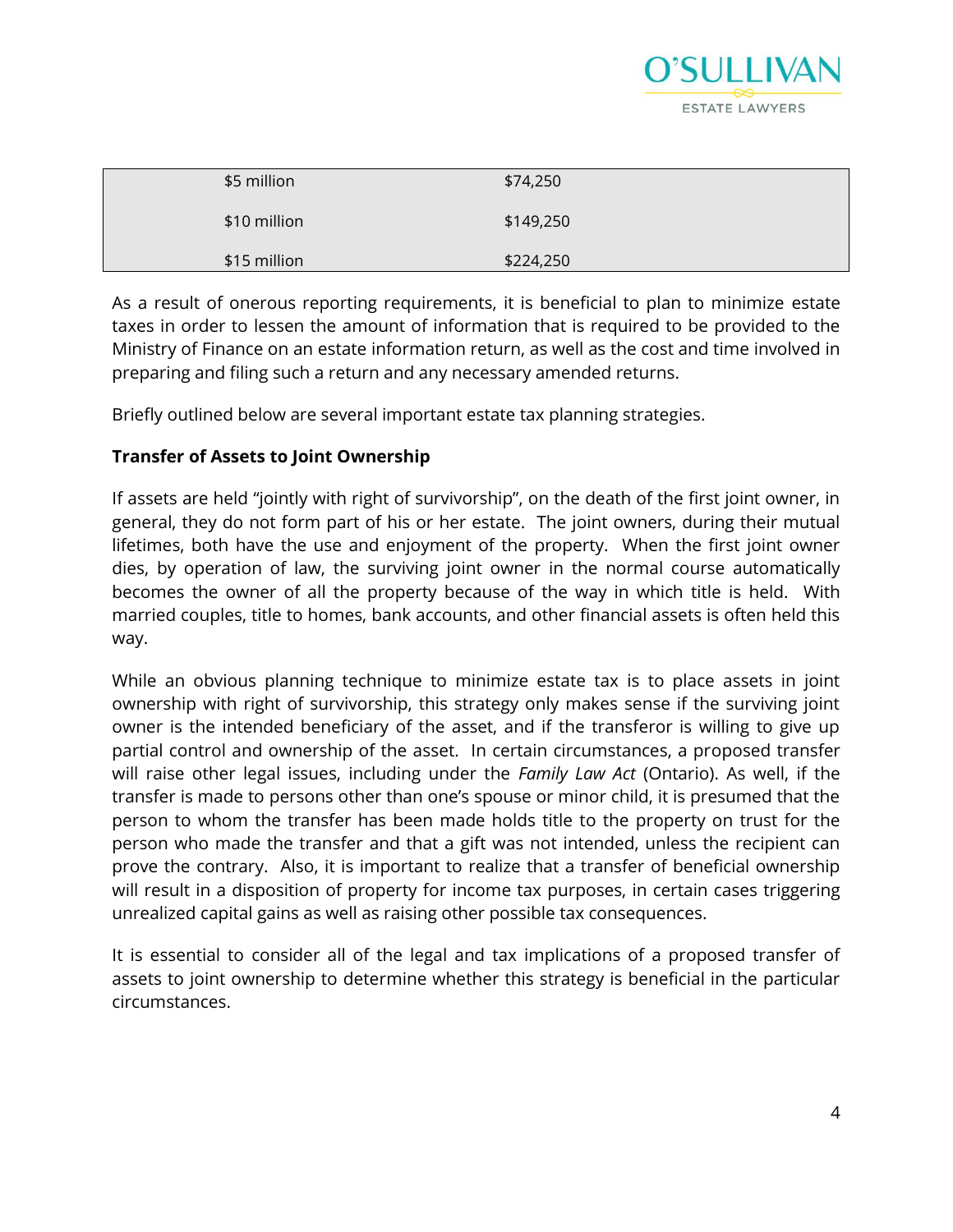

#### **Designations Under Life Insurance, RRSPs, and RRIFs**

If an individual has life insurance, RRSPs, RRIFs, or other registered plans, it is often advisable to designate a named beneficiary to directly receive the policy or plan proceeds on death.

Under the Ontario *Insurance Act*, proceeds of a life insurance policy do not form part of the deceased's estate if there is a designated beneficiary of the policy (other than where the deceased's estate is the designated beneficiary), and instead, are directly payable to the designated beneficiary.

In Ontario, proceeds of RRSPs and other registered plans are not included in the value of the deceased's estate for the purpose of calculating estate taxes if there is a designated beneficiary. Accordingly, estate taxes are not paid on insurance and registered plan proceeds if there is a designated beneficiary (other than where the deceased's estate is the designated beneficiary).

#### **Transfers to a Trust**

Since the objective of estate tax planning is to remove assets from one's future estate, another strategy is to transfer assets to an inter vivos (or "living") trust established during one's lifetime. The terms of the trust are typically designed to permit the payment of income and capital to the person who has contributed the property to the trust (known as the "settlor" of the trust) during the settlor's lifetime and also provide for distribution of the trust assets on the settlor's death. The trust can act as a "will substitute" and its terms can mirror the scheme of distribution set out in the settlor's will.

On the death of the settlor, the assets in the trust are not subject to estate taxes because they do not form part of the settlor's estate. Instead, the assets are distributed in accordance with the terms of the trust. It is also possible to provide that the terms of the trust may be revoked by the settlor at any time and the trust assets returned to the settlor, thereby maximizing the settlor's control over the assets. A revocable trust will result in the income of the trust being taxed in the hands of the settlor.

A transfer of assets to an inter vivos trust as described above will generally constitute a disposition for income tax purposes, triggering the taxation of any accrued capital gains. For persons age 65 or older, however, two special trust vehicles, the "alter ego" trust and "joint partner" trust are available under the *Income Tax Act* (Canada), to which assets may be transferred on a tax-deferred basis. Use of an inter vivos trust to minimize estate tax exposure may be appropriate if the settlor is under 65 and has significant assets with no accrued capital gains (such as cash or near cash assets, including GIC's), or a principal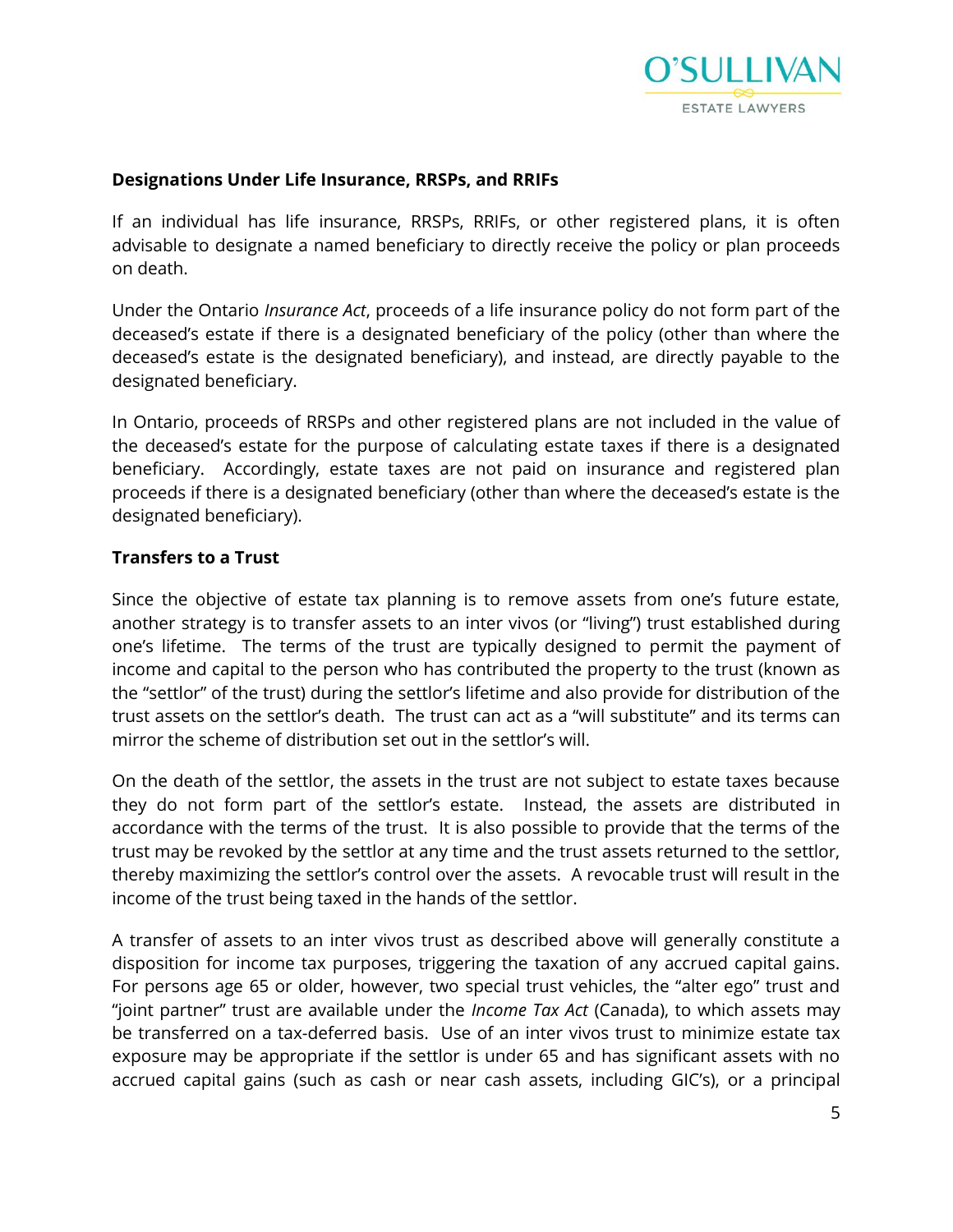

residence, where an exemption from capital gains may be available. If age 65 or older, consideration can be given to possible use of an alter ego trust or joint partner trust.

#### **Inter Vivos Gifts**

In certain cases, an individual may be prepared to gift assets outright to children or other family members. While the effect of a gift is to remove a particular asset from the individual's estate at death, total control and ownership of the asset is also relinquished and cannot be regained. This strategy might be appealing where one is certain that there is no need for a particular asset or the financial security it represents, or where death is imminent. Since there are significant income tax consequences attached to gifting assets, careful consideration must be given to who the recipient will be and to the type of asset being transferred. Gifting assets to an individual, other than a spouse, for example, will generally trigger capital gains tax to the donor of the gift. As a result, this strategy works best if the assets being gifted have no accrued capital gains. As well, there are specific rules under the *Income Tax Act* which may apply to deem income from the gifted assets to be taxable in the donor's hands based on the relationship of the recipient of the gift to the donor.

# **Multiple Wills**

Another planning technique involves the use of "multiple wills". As part of this strategy, two wills are executed: a primary will and a secondary will. In the primary will, the person making the will deals with all of his or her assets other than shares of private family corporations, loans or other amounts receivable from those corporations, and other assets for which a court grant of the will is generally not required, such as personal and household effects. These specific assets are dealt with in a secondary will, the value of which often far exceeds the assets dealt with under the primary will.

Upon the death of the person who made the will, the executor discloses the existence of both wills to the court, but application is made for a limited grant of probate for only the primary will. Estate taxes are then payable only on the assets covered by the primary will. The 1998 Ontario court decision in *Re Granovsky Estate* confirmed the validity of using multiple wills for this type of estate tax minimization.

Since the secondary will is not submitted for probate, the reporting requirements under the Act do not apply to the assets dealt with under that will. As a result, a secondary will may be useful in circumstances where it might be expensive or difficult to obtain property valuations, such as where the person owns shares of an active private business.